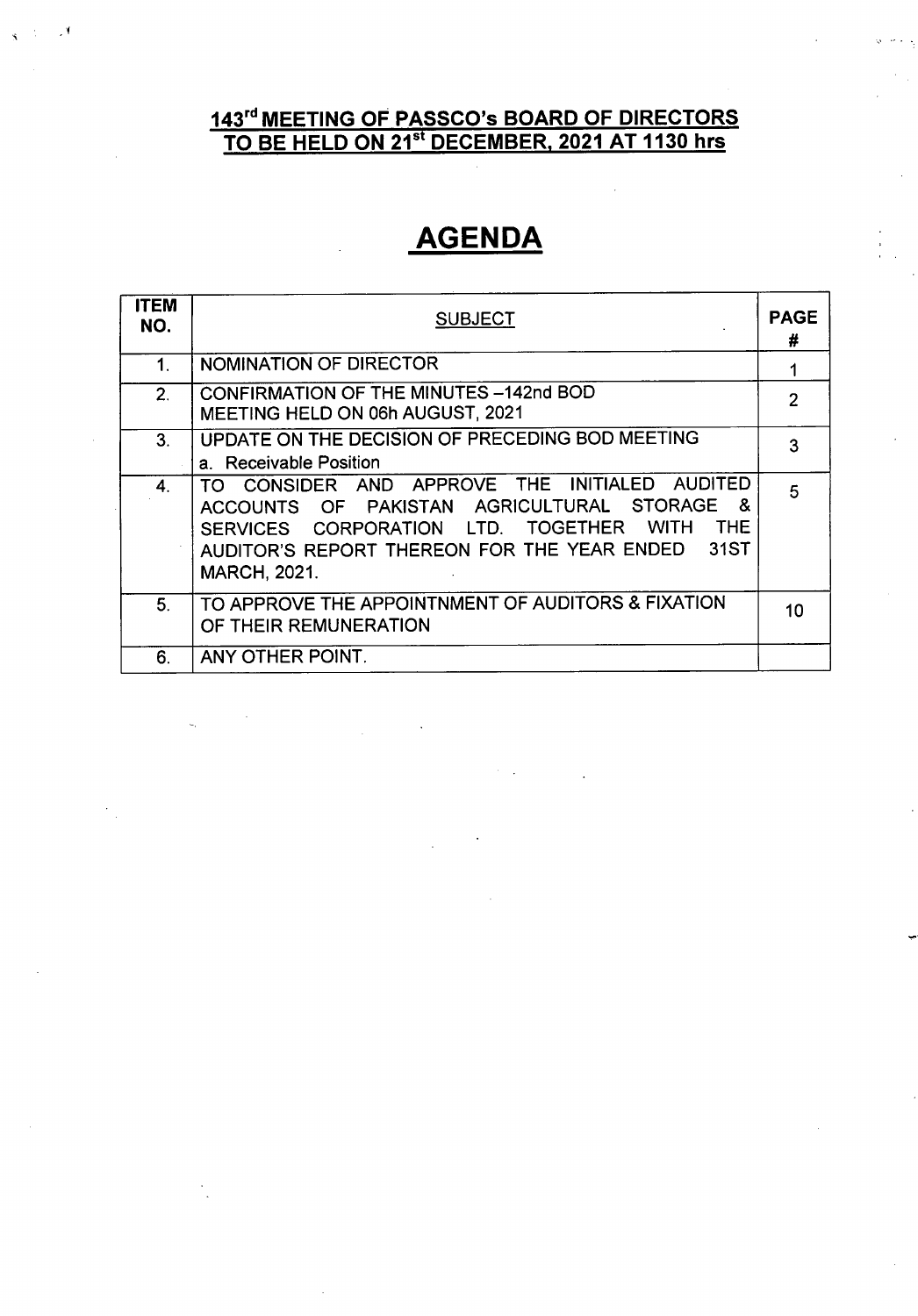### **MINUTES OF THE 143rd MEETING OF PASSCO's BOARD OF DIRECTORS HELD ON** 21st **DECEMBER, 2021 .** ,.

1. The 143<sup>rd</sup> meeting of PASSCO Board of Directors' was held on 21<sup>st</sup> December, 2021 at 1130 hours through video link. Following attended:-

|                | Mr. Hassan Nawaz Tarar<br><b>Group Head Security &amp; Marketing</b><br><b>MCB Bank Limited</b>    | Chairman                                     |
|----------------|----------------------------------------------------------------------------------------------------|----------------------------------------------|
| 2 <sup>1</sup> | Mr. Asif Bashir<br>Chief – Commercial & Retail Banking Group (South)<br><b>Allied Bank Limited</b> | <b>Director</b>                              |
| 3 <sub>1</sub> | Mr. Muhammad Hafeez,<br><b>Executive Vice President (EVP)</b><br>Zarai Taraqiati Bank Limited,     | <b>Director</b>                              |
| 4.             | Dr. Imran ullah Khan<br>Joint Secretary (CF),<br>MINFIN, Islamabad.                                | <b>Director</b>                              |
| 5 <sub>1</sub> | Mr. Imran Nasir Khan<br><b>Managing Director</b><br>PASSCO, Head Office                            | <b>Director</b><br>Managing<br><b>PASSCO</b> |
| 6.             | Mr. Emad Nazir Ahmed                                                                               | <b>Company Secretary</b>                     |

2. The Board unanimously elected Mr. Hassan Nawaz Tarar, Director as Chairman for this Board Meeting as the Secretary NFS&R could not attend the meeting.

### **ITEM NO.1**

### **NOMINATION OF DIRECTOR.**

3. The Company Secretary informed the Board that The Competent Authority of National Bank of Pakistan has nominated Mr Muhammad Tariq Latif Ansari, EVP, NBP, Karachi to act as Director on PASSCO Board of Directors in place of Mr. Khurram Saeed Naik, EVP. The Board

4. The Board welcomed Mr. Muhammad Tariq Latif Ansari on PASSCO's Board of Directors and appreciated the services and praised contribution of Mr. Khurram Saeed Naik towards the organization.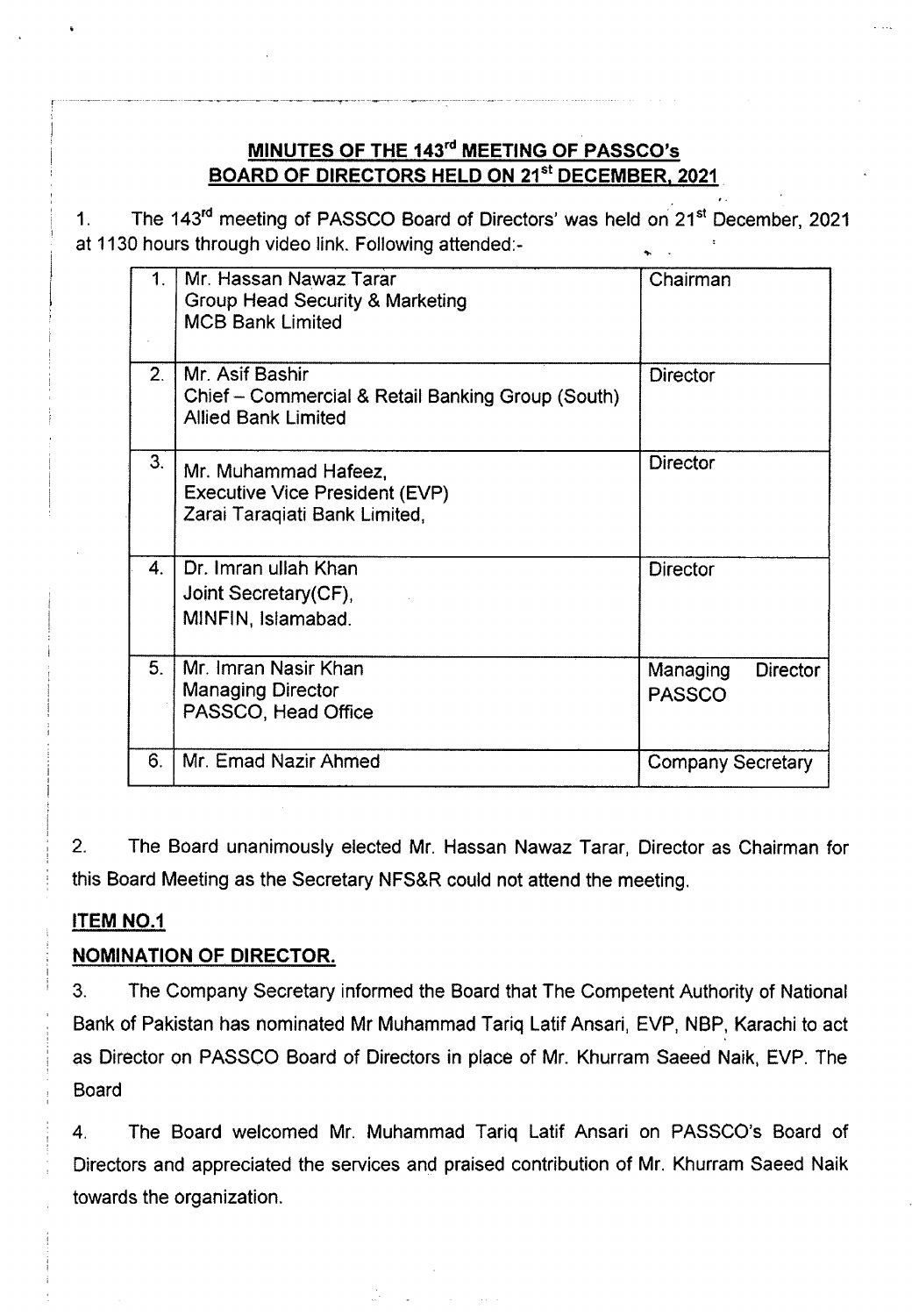### ITEM NO.2

# CONFIRMATION OF THE MINUTES - 142nd MEETING OF BOD HELD ON 06.08.2021

, we are represented to the constant of the second constant of the contract constant of the contract of the second contract of the contract of the contract of the contract of the contract of the contract of the contract o

5. Minutes of 142<sup>nd</sup> meeting of PASSCO's Board of Directors held on 06<sup>th</sup> August, 2021 duly approved by Chairman BOD was placed before the Board for confirmation. The Board considered and confirmed the minutes.

### Wheat Stock Position.

6. The Board discussed the current Wheat stock position and expected stock levels before next year's procurement. The Board also discussed the. Minimum Support Price (MSP) of Wheat announced by the Federal Government & Provincial Governments and directed the management to request at highest level of the Federal Government that there should be uniform MSP in all provinces enabling PASSCO to procure from all of its designated areas.

### ITEM NO.3 UPDATE ON THE DECISIONS OF PRECEDING BOD MEETING OUTSTANDING RECEIVABLES OF PASSCO AND AGING ANALYSIS OF PASSCO RECEIVABLES

7. Board was apprised. about the receivables position. The Chairman advised the management that in future the Board shall be apprised about the responses of provinces/agencies against the recovery efforts made by the management. Mr. Asif Bashir Director, advised management to find new ways on account of recovery of overdue payments from different agencies especially with regards to Sindh Government.

#### ITEM NO.4

## TO CONSIDER AND APPROVE THE INITIALED AUDITED ACCOUNTS OF PAKISTAN AGRICULTURAL STORAGE & SERVICES CORPORATION LTD. TOGETHER WITH THE AUDITOR'S REPORT THEREON FOR THE YEAR ENDING 31ST MARCH 2021.

8. The Board considered the recommendations of Standing Financial Analysis/ Audit Committee of BOD meeting held on 16-11-2021 on the agenda item and after due deliberations, resolved to:-

"Approve the audited accounts of PASSCO for the year ending 31st March, 2021 with net profit after tax Rs. 3,942.06 Million, together with the following specific terms as required by the auditors and authorized Managing Director PASSCO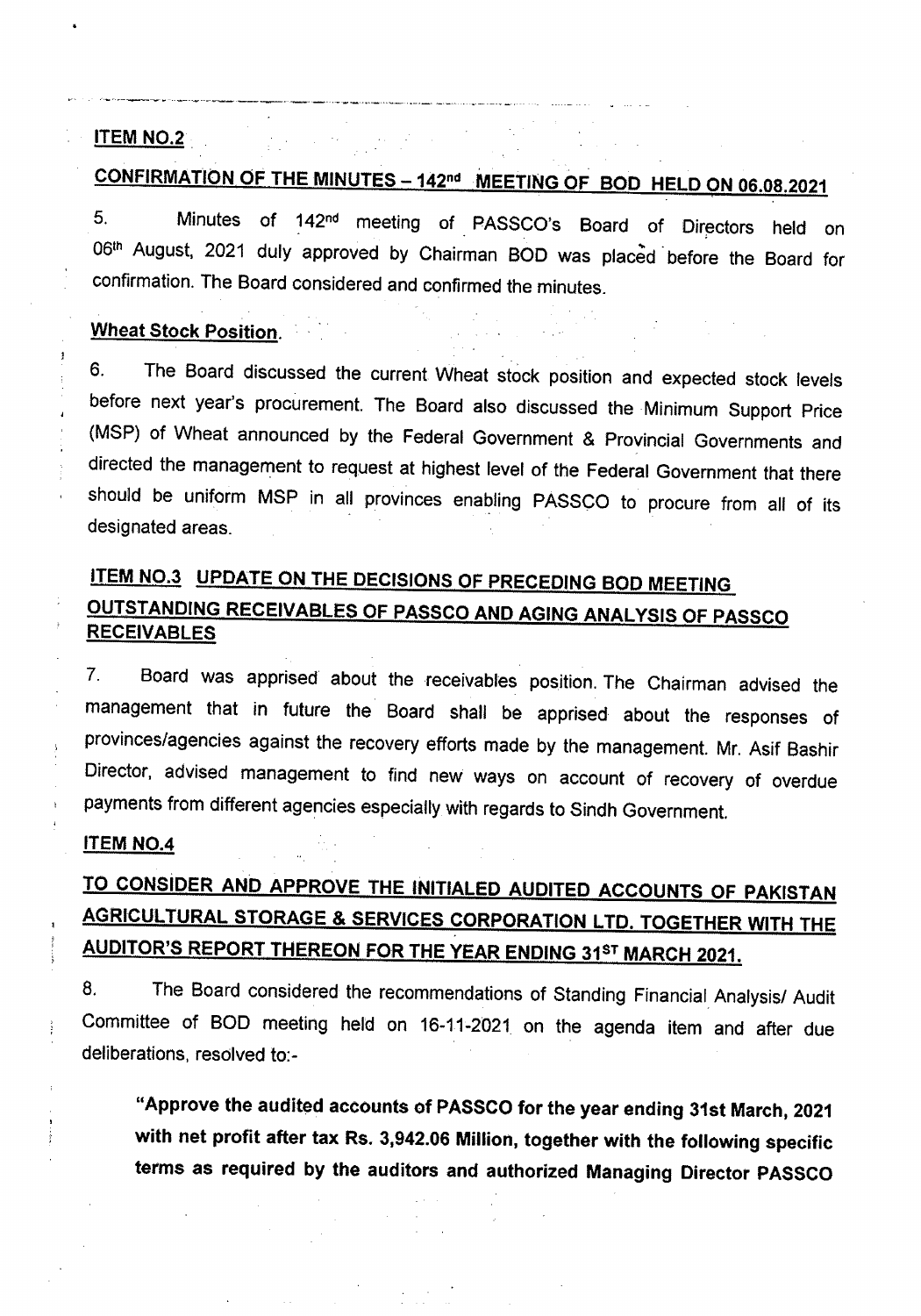and Mr. Muhammad Hafeez, Director ZTBL, to sign the audited accounts as required under law: .•

~ .

a. Fixed Capital Expenditure of RS.56.35 millions

ر المسلمين.<br>المسلمين المسلمين المسلمين المسلمين المسلمين المسلمين المسلمين المسلمين المسلمين المسلمين المسلمين المسلمين ال

- b. Moisture gain Wheat 4,163 Metric tons.
- c. Signing Representation Letter by Chief Executive and General Manager F&A.

9. The Board appreciated the management for adopting best financial management practices and arranging Cash Credit at very markup rates. After considering the performance and profitability of the company, the Board suggested that this year dividends could be paid and resolved:-

"to recommend a cash dividend of 25% at the rate of Rs. 32,850.53 *1-* per share out of its current profits for the year ended March 31, 2021 and such dividend be paid to PASSCO Shareholders, subject to the approval of the same by shareholders in Annual General Meeting".

### Item NO.5

### APPOINTMENT OF AUDITORS AND FIXATION OF THEIR REMUNERATION

1O. The Board considered the recommendation of Standing Financial Analysisl Audit Committee of BOD meeting held on 16-11-2021 on the agenda item and after due deliberations, resolved to:-

"Recommend to the shareholders the reappointment of Mis A.F. Ferguson & Co. Chartered Accountants as Auditors for the year 2021-22 for a fee of Rs. 2,090,000 plus tax and out of pocket expenses"

11. The meeting ended with a vote of thanks to and from the Chair.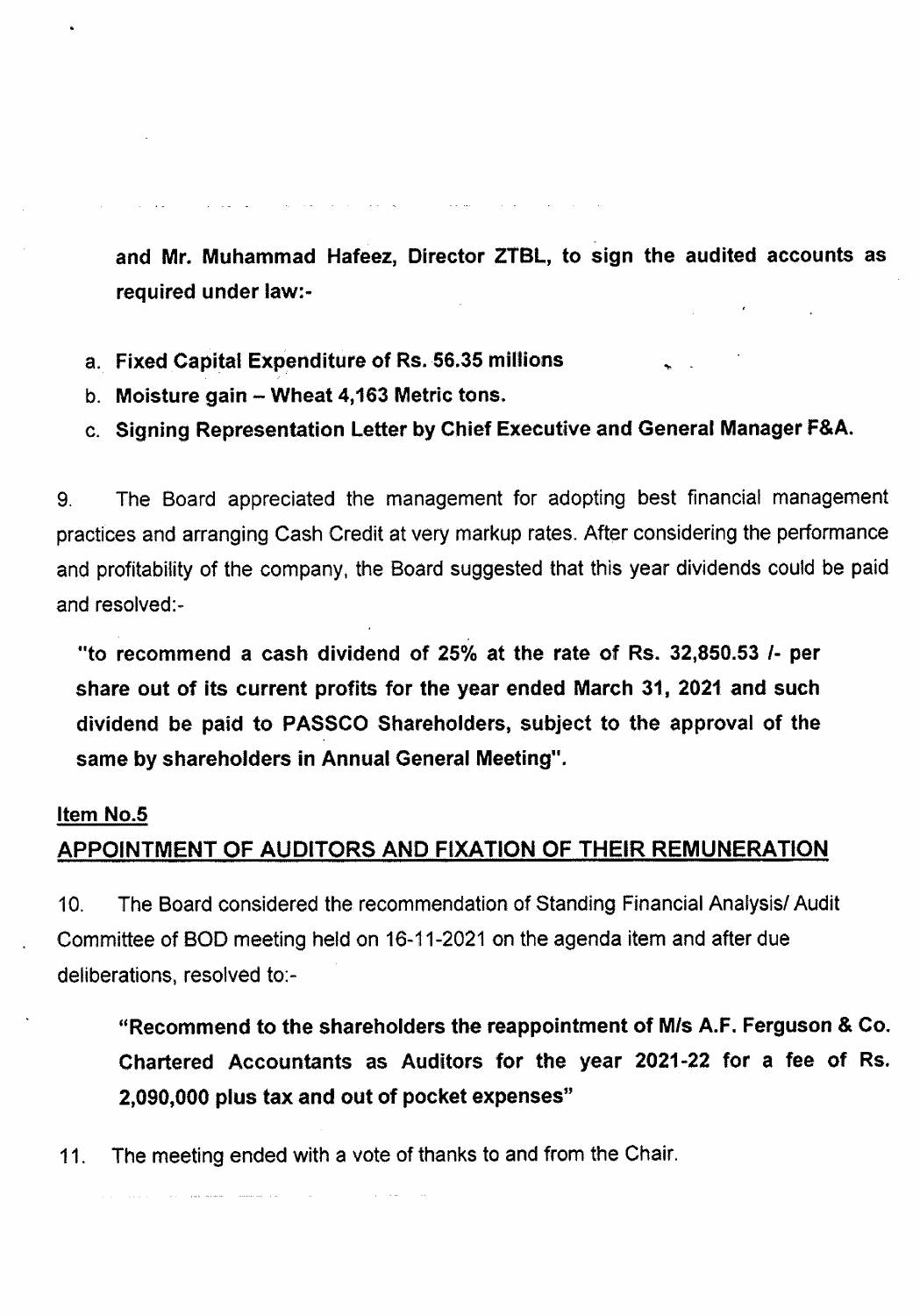### MINUTES OF THE 52<sup>nd</sup> ANNUAL GENERAL MEETING OF THE SHAREHOLDERS OF PASSCO HELD ON 21st DECEMBER, 2021.

1. The 52<sup>nd</sup> Annual General Meeting of the Shareholders of PASSCO was held on

21st December. 2021 at 1200 hours through video link. The following attended:-

|                | Mr. Hassan Nawaz Tarar<br>Group Head Security & Marketing<br><b>MCB Bank Limited</b>               | Chairman                                     |
|----------------|----------------------------------------------------------------------------------------------------|----------------------------------------------|
| 2.             | Mr. Asif Bashir<br>Chief – Commercial & Retail Banking Group (South)<br><b>Allied Bank Limited</b> | <b>Director</b>                              |
| 3 <sub>1</sub> | Mr. Muhammad Hafeez,<br><b>Executive Vice President (EVP)</b><br>Zarai Taraqiati Bank Limited,     | <b>Director</b>                              |
| 4.             | Dr. Imran Ullah Khan<br>Joint Secretary (CF),<br>MINFIN, Islamabad.                                | <b>Director</b>                              |
| 5.             | Mr. Imran Nasir Khan<br><b>Managing Director</b><br>PASSCO, Head Office                            | <b>Director</b><br>Managing<br><b>PASSCO</b> |
| 6.             | Mr. Emad Nazir Ahmed                                                                               | <b>Company Secretary</b>                     |

2. The Shareholders of PASSCO unanimously elected Mr. Hassan Nawaz Tarar, Director as Chairman for this Annual General Meeting of the Shareholders as the Secretary NFS&R could not attend the meeting.

### TO RECEIVE, CONSIDER AND ADOPT THE AUDITED ACCOUNTS FOR THE YEAR 2020-21 TOGETHER WITH THE DIRECTORS' AND AUDITORS' REPORT THEREON

3. On the recommendations of Board of Directors, the members resolved to:-

"Receive, consider and adopt the Annual Audited Accounts for the year ended March 31, 2021 together with Directors' and Auditors' Report thereon and approve the payment of cash dividend of 25% at the rate of Rs. 32,850.53 /- per share out of current profits for the year ended March 31, 2021".